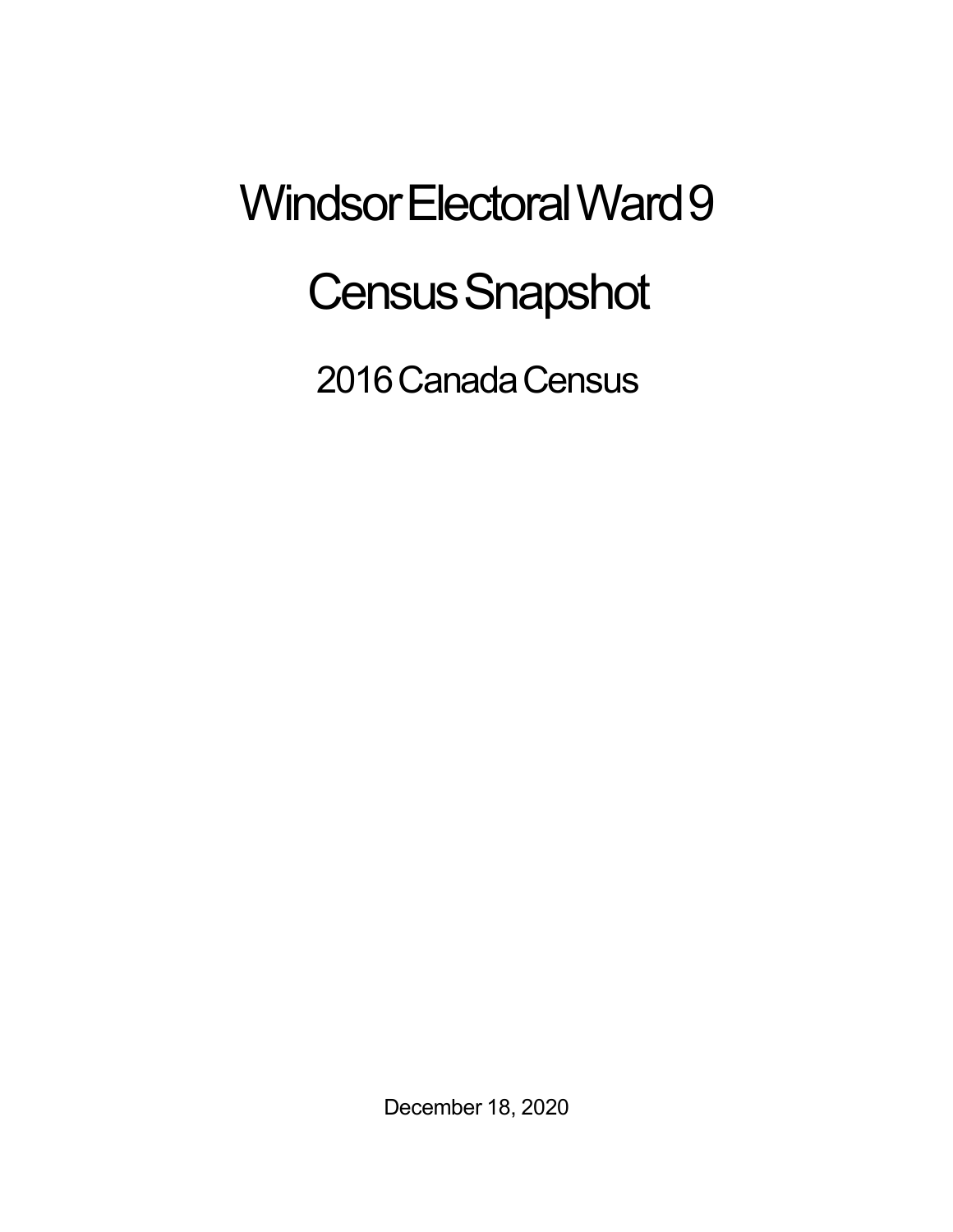## **Table of Contents**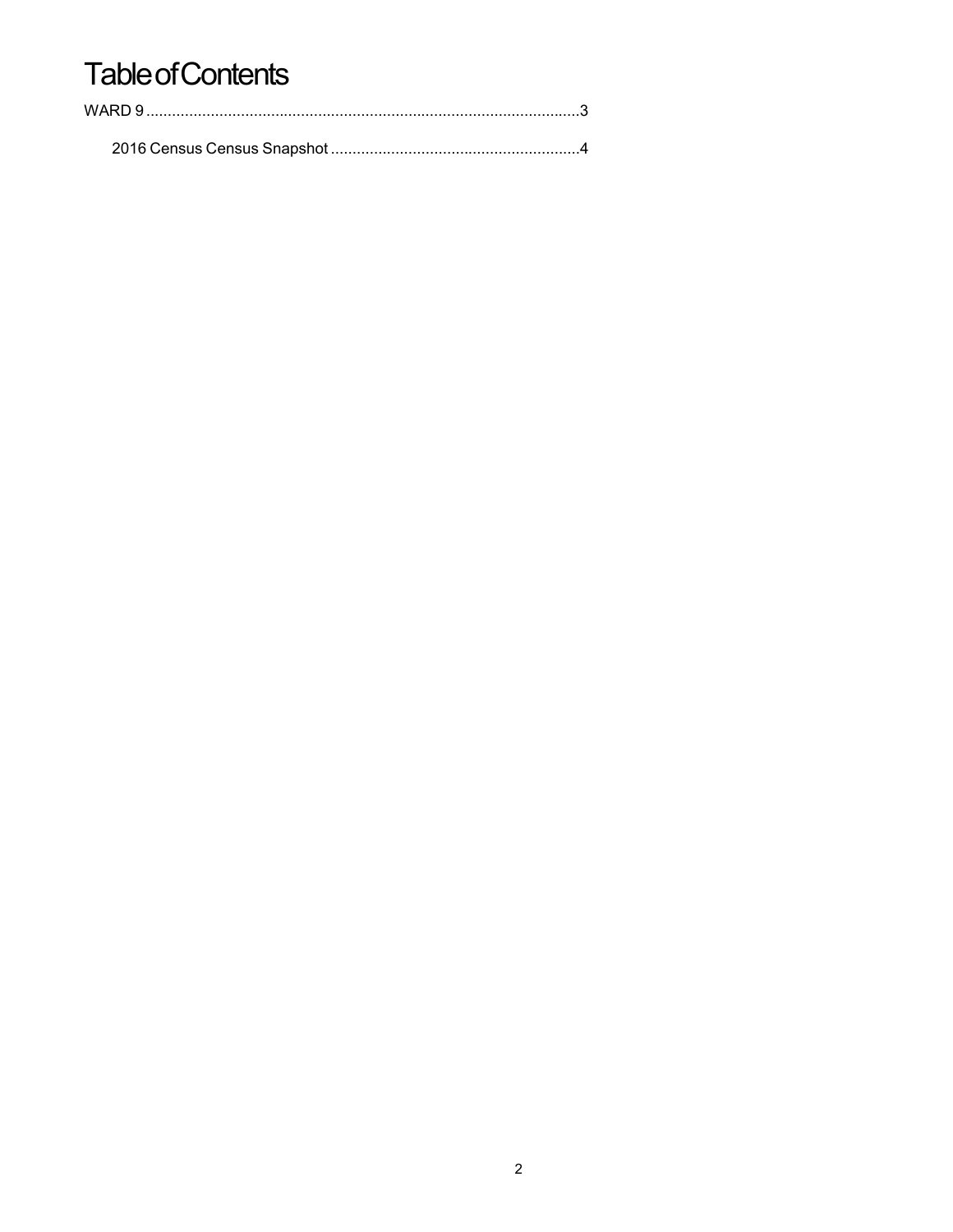## WARD 9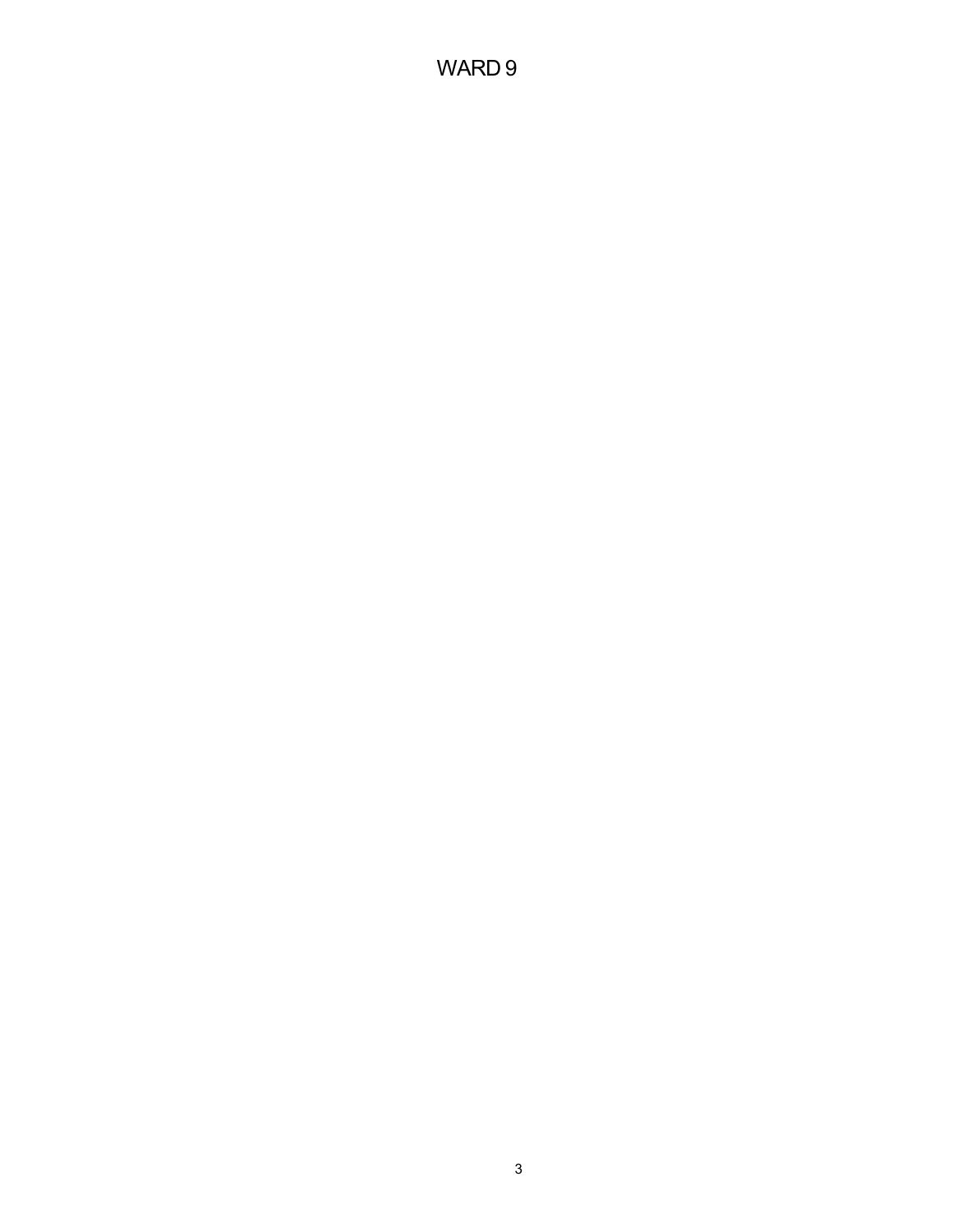## 2016 Census Census Snapshot

| 2016 Census<br><b>Census Snapshot</b> | <b>WARD 9</b> |    |
|---------------------------------------|---------------|----|
|                                       |               | %  |
| <b>Total Population</b>               | 20,714        |    |
| Males                                 | 10,254 50%    |    |
| Females                               | 10,461 50%    |    |
|                                       |               |    |
| <b>2016 Population by Age</b>         | 20,714        |    |
| 0 to 4 years                          | 1,131         | 5% |
| 5 to 9 years                          | 1,421         | 7% |
| 10 to 14 years                        | 1,619         | 8% |
| 15 to 19 years                        | 1,615         | 8% |
| 20 to 24 years                        | 1,407         | 7% |
| 25 to 29 years                        | 1,084         | 5% |
| 30 to 34 years                        | 1,138         | 5% |
| 35 to 39 years                        | 1,306         | 6% |
| 40 to 44 years                        | 1,540         | 7% |
| 45 to 49 years                        | 1,732         | 8% |
| 50 to 54 years                        | 1,686         | 8% |
| 55 to 59 years                        | 1,403         | 7% |
| 60 to 64 years                        | 1,070         | 5% |
| 65 to 69 years                        | 832           | 4% |
| 70 to 74 years                        | 652           | 3% |
| 75 to 79 years                        | 471           | 2% |
| 80 to 84 years                        | 329           | 2% |
| 85 to 89 years                        | 182           | 1% |
| 90 to 94 years                        | 48            | 0% |
| 95 to 99 years                        | 14            | 0% |
| 100 years and over                    | $\mathbf{0}$  | 0% |
|                                       |               |    |
| 0 to 14 years                         | 4,171 20%     |    |
| 15 to 64 years                        | 14,000 68%    |    |
| 65 years and over                     | 2,488 12%     |    |
| 85 years and over                     | 277           | 1% |
|                                       |               |    |
| Average age of population             | 37.7          |    |
| <b>Median age</b>                     | 38.5          |    |
|                                       |               |    |
| <b>Families</b>                       | 5,820         |    |
| Persons per family                    | 3.2           | 0% |
|                                       |               |    |
| Total couple families                 | 4,952 85%     |    |
| Married couples                       | 4,525 78%     |    |